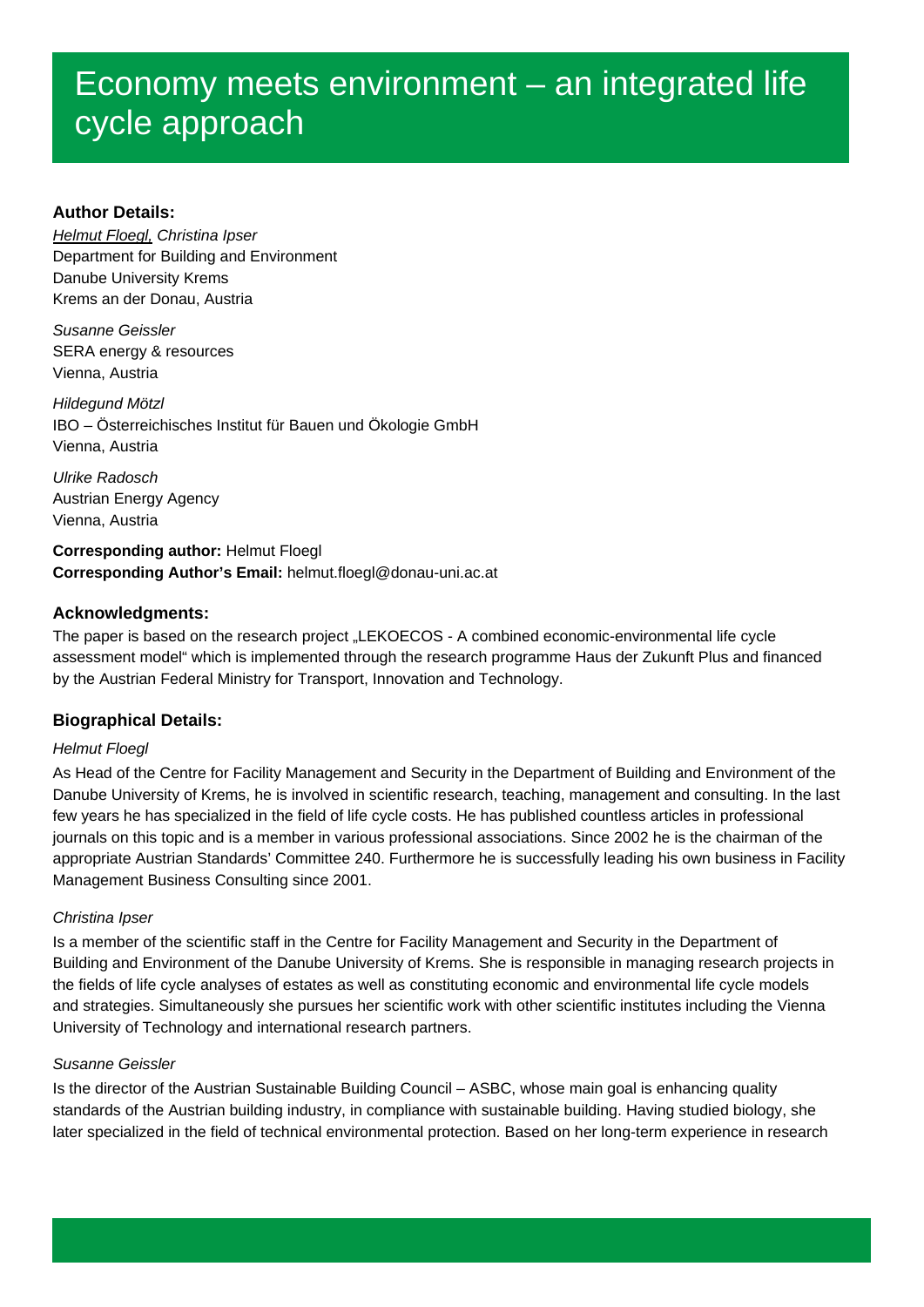and teaching, she now shows her expertise in running her own business in Vienna and sharing her knowledge in different educational institutes including the Danube University.

#### *Hildegund Mötzl*

Is Deputy Managing Director and a longtime board member of IBO as well as CEO of the baubook GmbH, which is owned 50% each by IBO -Österreichisches Institut für Bauen und Ökologie GmbH and the Energy Institute Vorarlberg. Being a physicist she is head of the department for product testing at IBO, specialised on building and material ecology in consulting, research and education. Since 2005 she is member of various standardisation committees, such as CEN TC 350 "Sustainability of construction works".

# *Ulrike Radosch*

Is research associate at the Austrian Energy Agency, which aims to prepare the grounds for decisions in politics, public administration and the industry by delivering detailed research about new technologies, renewable energy and energy efficiency. Ulrike Radosch has been working in various different fields after her dissertation in mathematical and computational methods. Since 2008 she is managing and operating projects in the fields of energy technologies and energy systems at the Austrian Energy Agency.

#### **Abstract:**

The objective of the research project LEKOECOS is to quantify the environmental and economic resources consumed by a building during planning, construction and in the utilisation and operation stage. The complexity of the utilisation process over the long life span requires a calculation model with well-orchestrated normative definitions and idealisations.

The presented economical-environmental model is based on the life cycle costs model LEKOS, developed by the Danube University Krems, and the environmental assessment software ECOSOFT by IBO. A new consistent model architecture was built up in order to synchronise the different characters of the environmental and economic resources of the building along its life cycle. This new architecture enabled a holistic consideration of the consumption of the environmental resources from elements as well as from services over the whole life span.

Purpose of the system integration is a combined economic and environmental life cycle model for buildings, realised in an easy-to-use tool for the evaluation of life span resource consumptions at different stages of the design process. In addition specific life cycle resource consumption parameters are defined. This allows to compare the environmental and economic impact of different building types of different sizes and of different planning variants.

#### **Keywords:**

Life cycle costs; life cycle assessment; economical and environmental building optimization; consistent life cycle model architecture; specific life cycle resource consumption parameter

## **Classification:**

Research Paper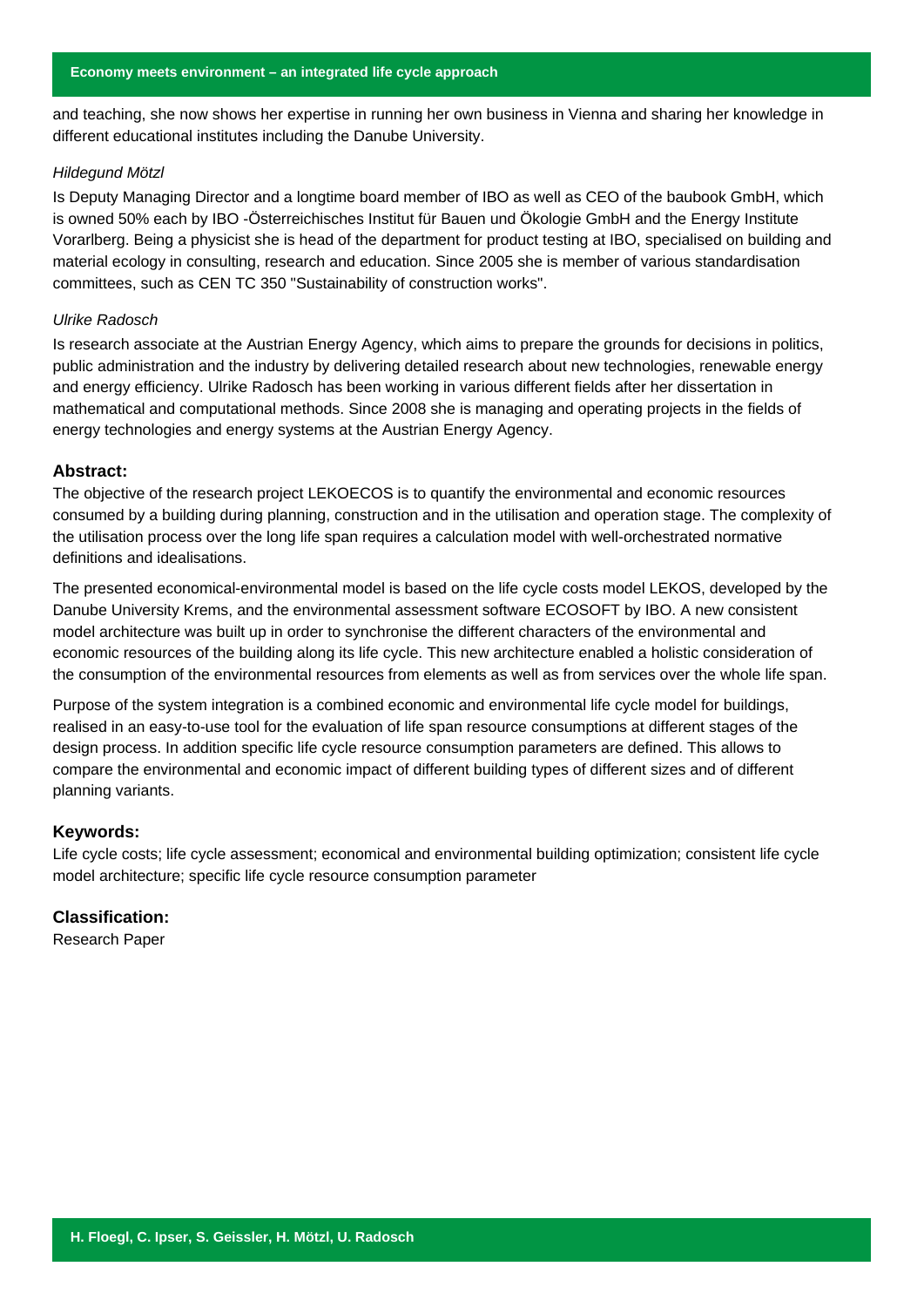*LEKOECOS, the joint research project of the Danube University Krems, the Austrian Institute for Healthy and Ecological Building, the Austrian Energy Agency, and SERA energy & resources, aims to answer the following:* Is it possible to create a life cycle model for buildings incorporating the varying goals for environmental *sustainability? And there's more: Can a long‐term common goal for environmental sustainability optimize the balance between costs and resource usage?*

#### **Idea of the project**

Scheduled to continue until 31 January 2014, FFG-funded project LEKOECOS aims to create an easy to apply tool for calculating resource usage of a building's life cycle. The tool's particular purpose is its implementation during building planning. It will include a brand new life cycle model for buildings based upon the Danube University's FFG-funded life cycle cost model<sup>1</sup> as well as ECOSOFT, a tool developed by the Austrian Institute for Healthy and Ecological Building (IBO) for the ecological assessment of buildings and their components. The earlier a strategic resource management is carried out during the life cycle, the more effective it is. The resulting LEKOECOS building life cycle model already allows economic and environmental optimisation during the early stages of planning, at a time at which fundamental decisions are made and many changes are still possible. Life cycle cost calculation is of particular interest to all parties involved in construction, operation and usage, because it offers the possibility to already evaluate long-term affordability of real estate during the planning phase. On the other hand, environmental indicators such as the Global Warming Potential and its optimisation are of equal importance concerning environmental sustainability, as well as taking future environmental taxes such as a  $CO<sub>2</sub>$  tax into account.

#### **Initial situation: the life cycle cost programme LEKOS and the eco software ECOSOFT**

ECOSOFT, the Excel-based tool developed by IBO, is used to ecologically assess building components and HVAC components in the field of new buildings and refurbishments. Calculations are based on the IBO reference values table comprising the ecological characteristics of over 500 materials, which comes standard with the programme. However, other data records may also be incorporated into the programme. The following environmental parameters can be calculated: Global Warming Potential (GWP), Acidification Potential (AP), demand for renewable and non-renewable energy (PEI e, PEI ne), Photochemical Ozone Creation Potential (POCP), Eutrophication (EP) OI3 index (ratio of GWP, AP, PEI), waste management indicator (EI). The calculation results are clearly presented in the form of a "building ecology pass". Evaluation of these environmental parameters is based on the standardised method of LCA (Life Cycle Assessment), systematically determining the environmental impact of products, services or processes during certain stages of their lives or throughout their entire life cycles.

LEKOS, the Danube University's forecasting model for life cycle cost for buildings, originated from the basic research project "life cycle cost for buildings", which was funded by the "Future Energy" programme's climate and energy fund. At the same time, the model's development process provided the basis for the new standardised life cycle cost structures in ÖNORM B1801-2<sup>2</sup>. Since 2009, comprehensive analyses and parameter studies according to ÖNORM B1801-2 have been performed with LEKOS on various newly constructed and refurbished residential buildings, office buildings, and business centres, determining life cycle cost values to generate planning recommendations for optimised follow-up costs. The current version of LEKOS has been available since 2012 as a product of the construction software ABK by the company "ib-data". The LEKOS model is clearly

l

<sup>1</sup> Floegl, Helmut (2008‐2009) *Berechnung von Lebenszykluskosten von Immobilien,* Research project "Nachhaltig massiv" of the Trade Association of the Stone and Ceramics Industry of the Austrian Federal Chamber of Economy

 $2$  Austrian Standards Institute (2011) ÖNORM B1801-2 – Buildings project and property management – part 2: Follow-up costs, 2011‐04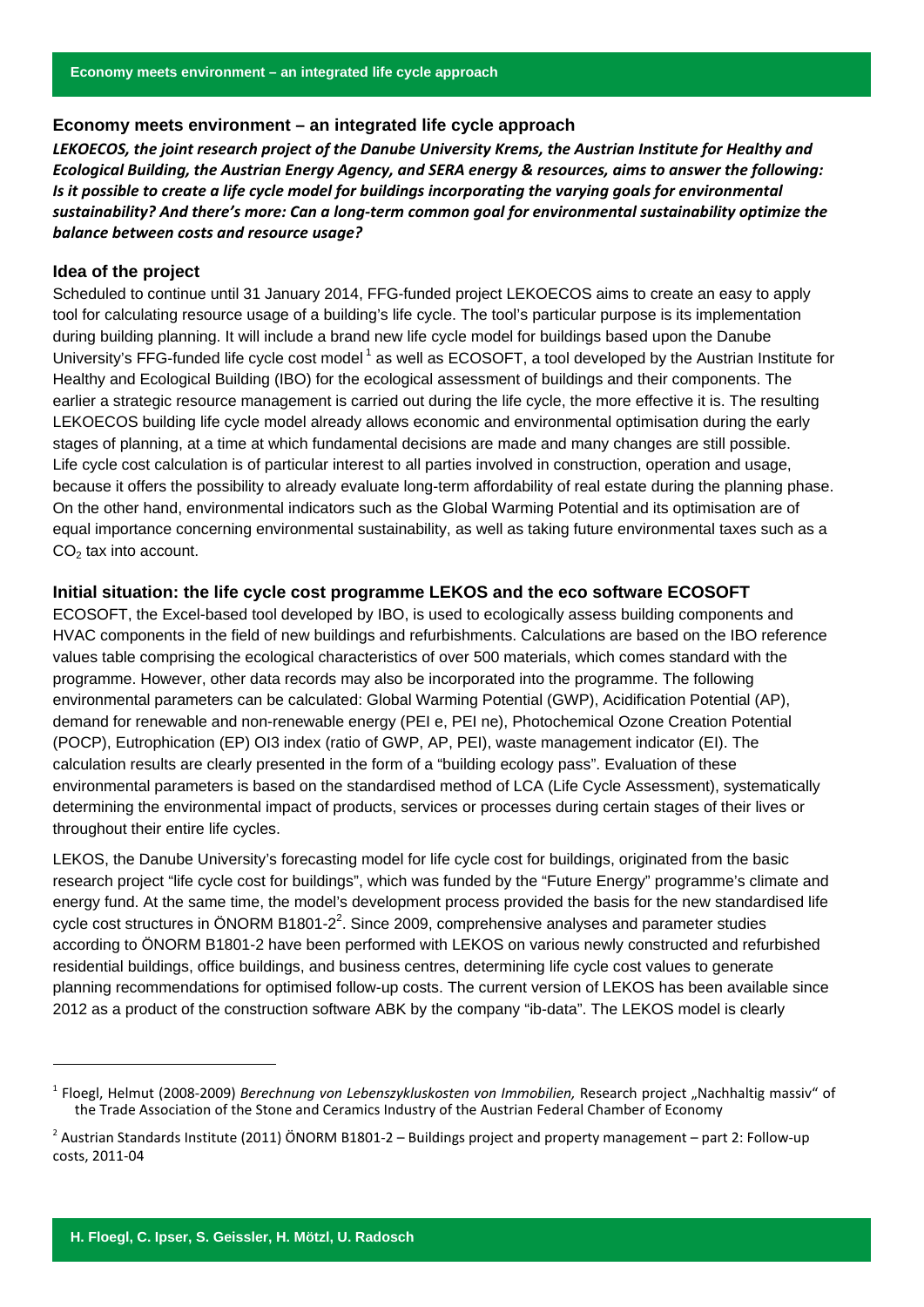structured according to the current standards of ÖNORM B1801-1<sup>3</sup> and ÖNORM B1801-2. It contains no database, but is, however, equipped with various default settings and values.

## **Stages and boundaries of economical and environmental sustainability of buildings**

One of project LEKOECOS' major challenges is the consistent combination of different approaches. Figure 1 shows two general approaches on the environmental and economical sustainability of a building's life cycle. The life cycle cost is the total cost of a building amounting throughout its life cycle. It is divided into construction and follow-up costs according to standards. Construction costs are those occurring during the planning and construction stage, whereas follow-up costs comprise of usage costs during the period of utilisation, and costs of demolition and disposal of the building. Life cycle cost can be seen as a parameter for a building's economical sustainability.

| <b>Cradle to Cradle</b>                                                               |                                                                                                    |          |  |  |  |
|---------------------------------------------------------------------------------------|----------------------------------------------------------------------------------------------------|----------|--|--|--|
| <b>Cradle to Grave</b>                                                                |                                                                                                    |          |  |  |  |
| C to Gate                                                                             |                                                                                                    |          |  |  |  |
| Building life cycle costs (with pre- and post-processes)                              |                                                                                                    |          |  |  |  |
| building materials<br>and components<br>Production of<br>Planning and<br>construction | Refurbishment<br>Operation and use<br>Recycling and<br>disposal<br>Completion<br>Demolition<br>and | recovery |  |  |  |
| Life cycle of building                                                                |                                                                                                    |          |  |  |  |
| <b>Building lifespan</b>                                                              |                                                                                                    |          |  |  |  |
|                                                                                       | Useful life 1<br>Useful life 2                                                                     |          |  |  |  |
| <b>Construction costs</b>                                                             | Follow-up costs                                                                                    |          |  |  |  |

#### Figure 1. Building life cycle costs and resources

The stage before planning and construction, in which the construction materials and components of the building are produced, is often taken into account for the evaluation of environmental sustainability of buildings. From an environmental point of view, the processes taking place after demolition and disposal of the building, such as recycling, recovering, or re-usage of materials and components, are of additional interest. Taking into account merely the production of building materials and components from raw material extraction to dispatching at the factory gates is called a "Cradle-to-Gate" view. Incorporating the stages of planning, construction, and usage as well as demolition is called a "Cradle-to-Grave" view. Closing the environmental cycle and recycling, recovering, or re-using construction waste material is called "Cradle-to-Cradle".

#### **Concept of the new economical-environmental life cycle cost model LEKOECOS**

Corresponding with the different concepts of economy and ecology, the evaluation models LEKOS and ECOSOFT also differ fundamentally regarding their data structures and their level of detail. While the life cycle

 $\overline{a}$ 

<sup>&</sup>lt;sup>3</sup> Austrian Standards Institute (2009) ÖNORM B1801-1 – Buildings project and property management – part 1: Building construction, 2009‐06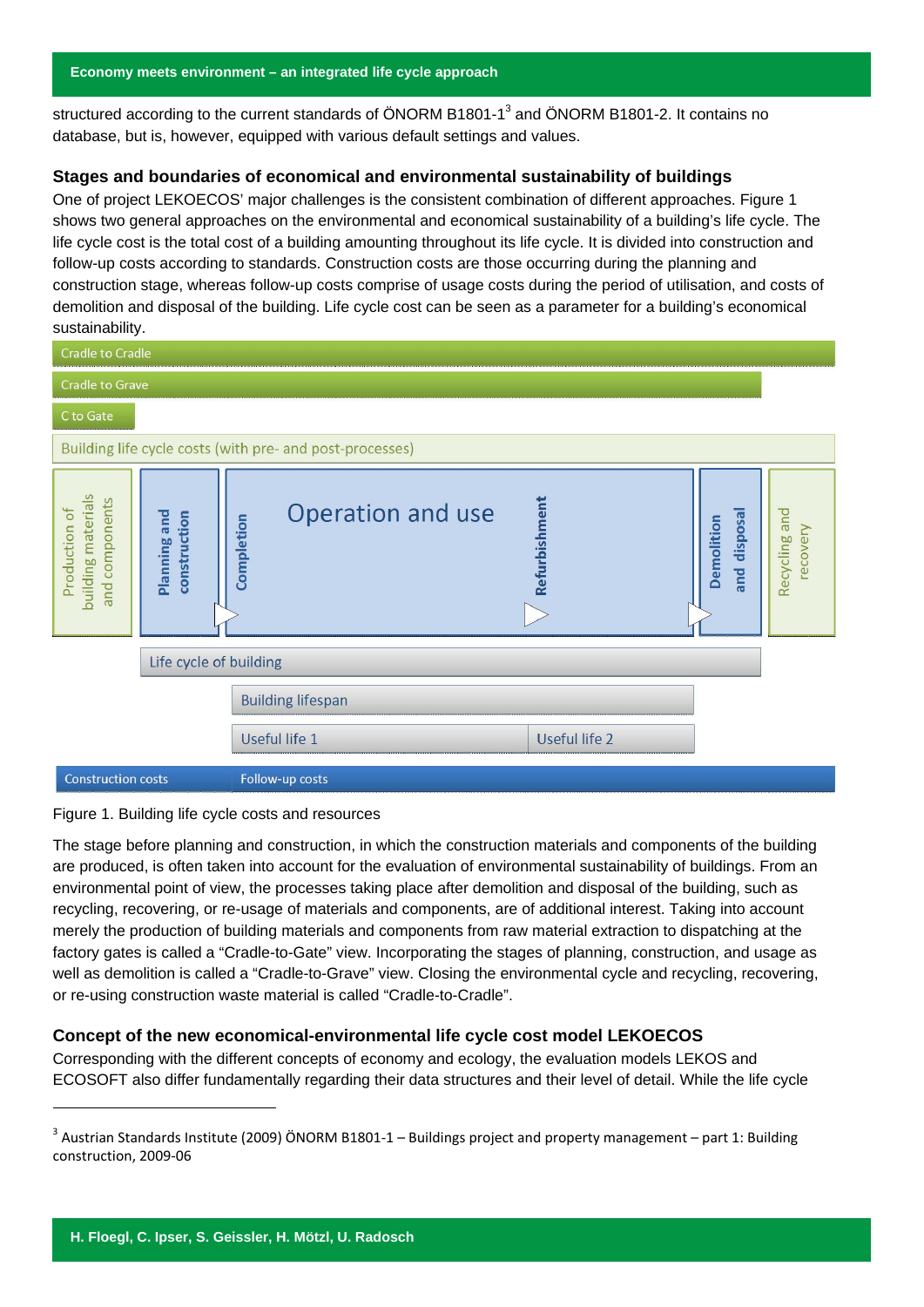cost analysis is primarily focussed on the costs themselves, ECOSOFT concentrates on a more detailed level of elements, such as building structures, components, and HVAC. An analysis of the basic models has shown that the life cycle cost programme LEKOS has not only a much more complex structure than the ecological materials evaluation tool ECOSOFT, but also offers a comprehensive analysis of the building's entire life cycle. Therefore, the decision was made to build the LEKOECOS model upon the existing structure of the life cycle cost programme LEKOS and add to its environmental scope using components of the ECOSOFT model.

Figure 2 schematically shows costs and environmental impacts collected by the LEKOECOS model throughout the entire life cycle. The colour coding indicates which of the existing components of the base models can be adapted and used, and which model extensions are required. The life cycle cost model LEKOS (blue) covers the building's entire life cycle fairly well, whereas the ECOSOFT tool (green) is particularly suitable for the environmental assessment of building materials and components contained in shell construction and extension, as well as in HVAC. As a result, model components are added (brown) allowing environmental assessment of the life cycle stages planning and construction, operation and usage, as well as demolition and disposal or recycling.



Figure 2. Costs and environmental impacts in a building's life cycle

Environmental impacts due to transport of materials and components to the building site and due to loss of material during construction are mapped with the LEKOECOS model during the construction stage. The energy consumption during construction is only partially taken into account since is negligible in comparison to the life cycle energy consumption. The environmental impacts during the stages of operation and usage mainly result from the energy consumption during building operation. The LEKOECOS model, however, maps not only the former, but also the environmental impacts resulting from services that are directly related to the operation of the building, such as buildings management or maintenance and cleaning services.

# **Results of the economical-environmental evaluation**

The results of the LEKOS life cycle cost model are organised according to ÖNORM B 1801 part 1 (construction costs – Building component classification) and ÖNORM B 1801 part 2 (follow-up costs). An analysis of the results' structures from an environmental point of view has shown that they are also suitable, with a few minor modifications, for presenting the environmental model's result. Not only the costs themselves, but also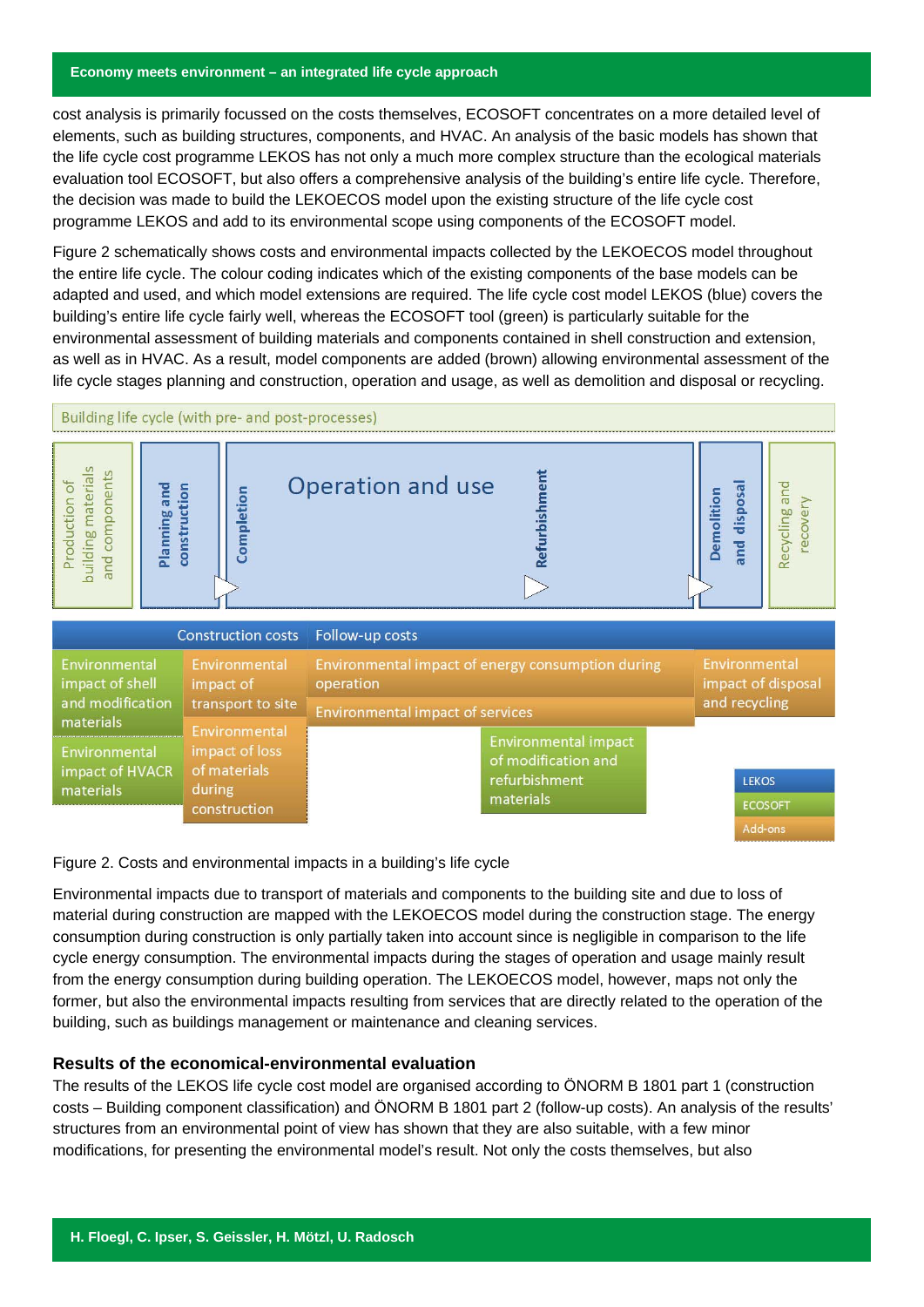environmental indicators are displayed per cost position in the combined environmental and economical life cycle cost model. For the first version of the model the Global Warming Potential (GWP) was selected as a suitable indicator. It is comparatively easy to let the LEXOECOS model calculate further environmental indicators (AP, PEI, etc.) by extending the stored data sheets at a later date.

Figure 3 presents the economical and environmental model's result showing costs and Global Warming Potential (GWP) as an example for individual cost positions, such as construction costs (floor construction) as well as annual (electrical engineering) and perennial (façade repair) follow-up costs.

| Position in accordance with B 1801-1 and 2<br><b>Examples</b> |                           | <b>Costs</b> | <b>GWP</b>                  |
|---------------------------------------------------------------|---------------------------|--------------|-----------------------------|
| F <sub>2</sub> .C.04                                          | Floor construction        | €            | $kg CO$ , eq.               |
| F3.1.b                                                        | Auxiliary power           | €/vear       | kg CO <sub>2</sub> eq./year |
|                                                               | F7.1-4.C Repair of façade | €/repair     | $kg CO2$ eq./repair         |

Figure 3. Presentation of economical and environmental model's result

# **Environmental relevance and definition of system boundaries**

As mentioned above, the cost structuring according to ÖNORM B 1801 parts 1 and 2 generally illustrates the result of the economical and environmental model quite well. Some cost positions were, however, further subdivided to meet environmental demands. On the other hand, ecologically relevant environmental impacts are not associated with each individual cost position, nor is it possible to scientifically represent these with the data and methods currently available.



Figure 4. Environmental impacts of products, processes, and services of the building life cycle

To define system boundaries, an evaluation of the environmental relevance of the individual products, processes and services of the building life cycle was therefore performed. In essence, each cost position was examined for relevant environmental impacts of various pre-products and sub-processes. The following environmental impacts were taken into account: production of materials and building components, freight and passenger transport, usage of cleaning agents, energy consumption during construction and building operation, waste disposal processes.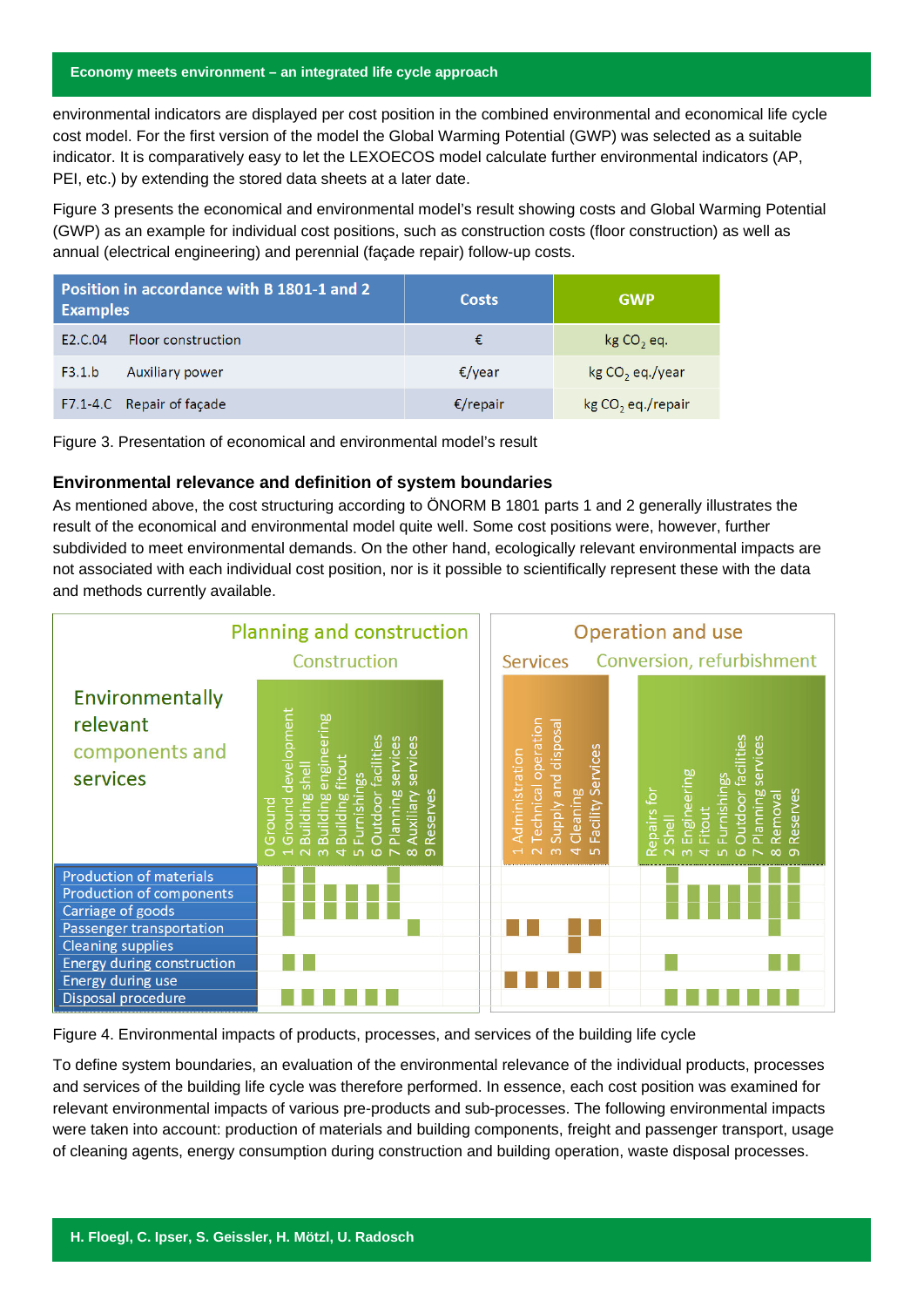Alongside the relevant costs, the LEKOECOS model also calculates and displays environmental parameters of cost positions considered environmentally relevant in the procedure, as well as any environmental effects that can be presented with the available data and methods. Figure 4 depicts the simplified results of this environmental impacts analysis, and thus the system boundaries of the LEKOECOS model.

## **Data input and basic elements catalogue for building construction and HVAC systems**

Due to the goal of comprehensively determining costs and consumption of environmental resources throughout the entire life cycle, the handling of large amounts of data cannot be avoided even with the simple LEKOECOS model. Various measures are therefore implemented to simplify the application of the LEKOECOS programme and to enable its use in the early stages of planning. These include task-related user guides and a structured, application-based configuration of various default values, which can be selectively adjusted in a few steps to different building types and usages. If more accurate data is established, the default values can be overwritten at any time.

Another measure to simplify data input is the presence of stored basic elements catalogues. These include typical building structures and HVAC systems for building types such as office buildings, schools, and residential buildings, as well as their respective environmental parameters. Predefined elements can be selected from the catalogues and customised as needed.

#### **Energy consumption during operation**

During the early stages of planning, accurate data on building quality is not yet available. On the other hand, information on energy requirements and energy sources is necessary to oppose environmental parameters of the construction and operational stage to parameters on construction costs and follow-up costs, and to achieve overall optimisation. The classifications "low", "medium", and "high" quality buildings are used in real estate benchmarking to make reasonable assumptions on the many parameters required without having comprehensive knowledge. Different building concepts and costs are associated with these classifications and are activated when selecting one. The real estate benchmarking approach of classification is also used by LEKOECOS to determine energy-relevant environmental parameters. If at the time of calculation accurate figures on energy requirements are not yet available, the user can activate background-defined scenarios by selecting the type of building and the energy sources used, and by classifying energy requirements as "low", "medium" and "high".

#### **Model structure**

Since the LEKOECOS model is intended to be made available to the public and accessible to a broad group of users after the end of the project in February 2014, it will be available for download on the project website free of charge after its completion as an Excel programme. The design of the tool allows the user to rapidly assess life cycle resource consumption and environmental impacts by initially entering key object characteristics using a few selective steps. If more detailed data is available, the stored default values can be overwritten and more accurate calculations can be made. To make the application well-organised, the programme is composed of three different types of spreadsheets. Input sheets offer a user guide and are used to enter the minimum required data and information. Data sheets contain the calculational model, stored default values, basic elements catalogues, and further data such as environmental parameters, duration of usage, etc... All data can be edited by the user as needed. The input sheets guide the user to the corresponding data sheets. Finally, the third type of spreadsheet presents the results.

#### **Synergies of joint calculation of economical and environmental values**

The LEKOECOS project shows very clearly that the ambitions and requirements of economy and environment do not differ greatly when considering the entire building life cycle. In both cases, the focus is on optimising life cycle resource consumption. The individual resources may also be viewed financially, such as raw materials or energy. By combining the economical and environmental life cycle analysis, the user can simultaneously optimise all resources pertaining to the building life cycle. The LEKOECOS model allows the determination of important